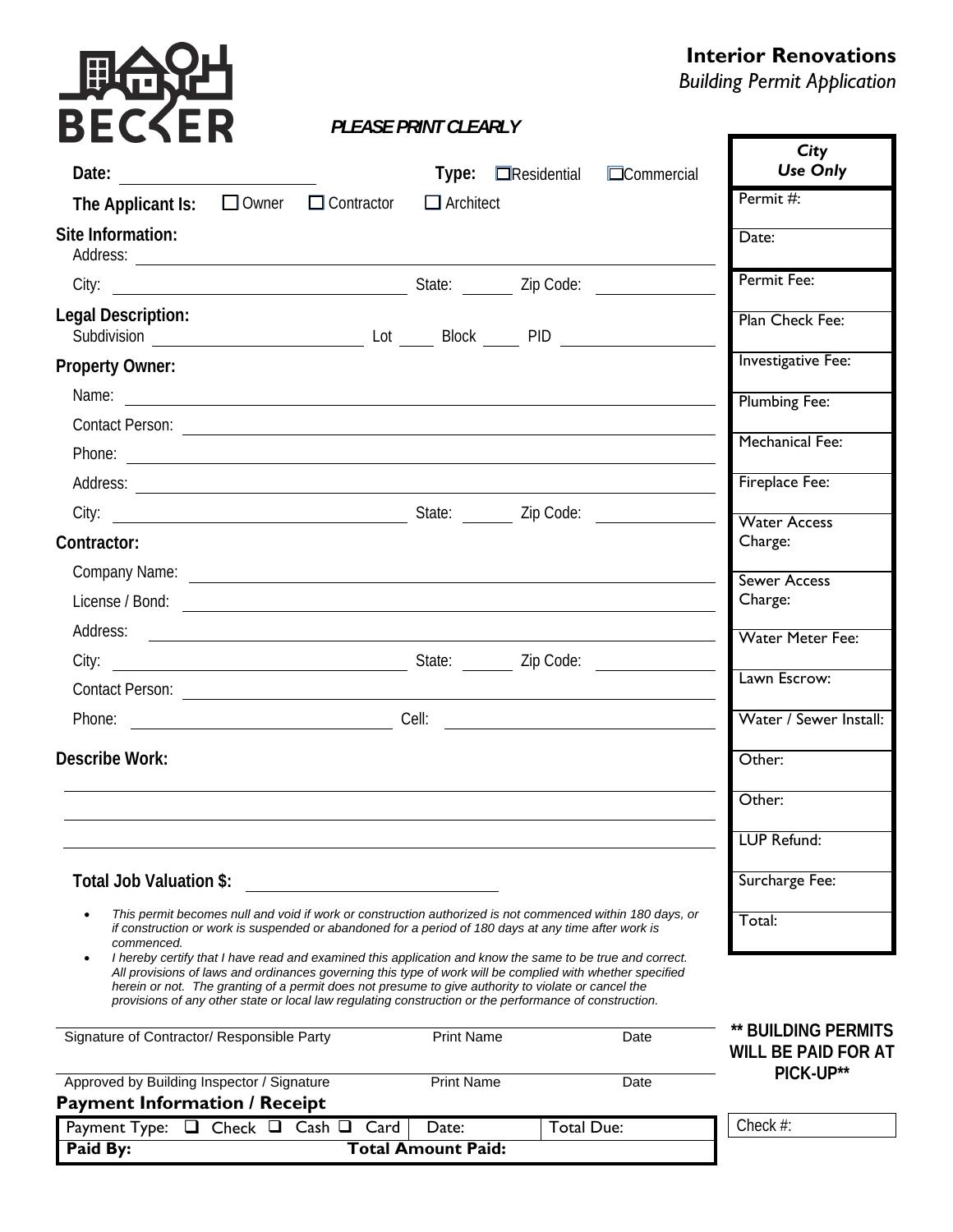# **STAFF USE ONLY**

| <b>Date Submitted</b>      |                                  | <b>Code Analysis</b>        |
|----------------------------|----------------------------------|-----------------------------|
|                            |                                  | <b>Type of Construction</b> |
| Owner Verified             | $\Box$ PID Number on Permit      | Use of Building             |
| $\Box$ Signed by applicant | $\Box$ Business License Verified | <b>Occupancy Group</b>      |
|                            | Complete                         | Occupancy Load              |
|                            |                                  |                             |

### **Electronic Copies**

| <b>Required</b> | 'es<br>N٥ |
|-----------------|-----------|
| Location:       |           |

#### **Required Review Signatures**

| <b>City Planner Signature</b><br>Date | □ Approved<br>□ Denied<br>$\Box$ Needs more Info |  |
|---------------------------------------|--------------------------------------------------|--|
|                                       |                                                  |  |

**Application Complete Date**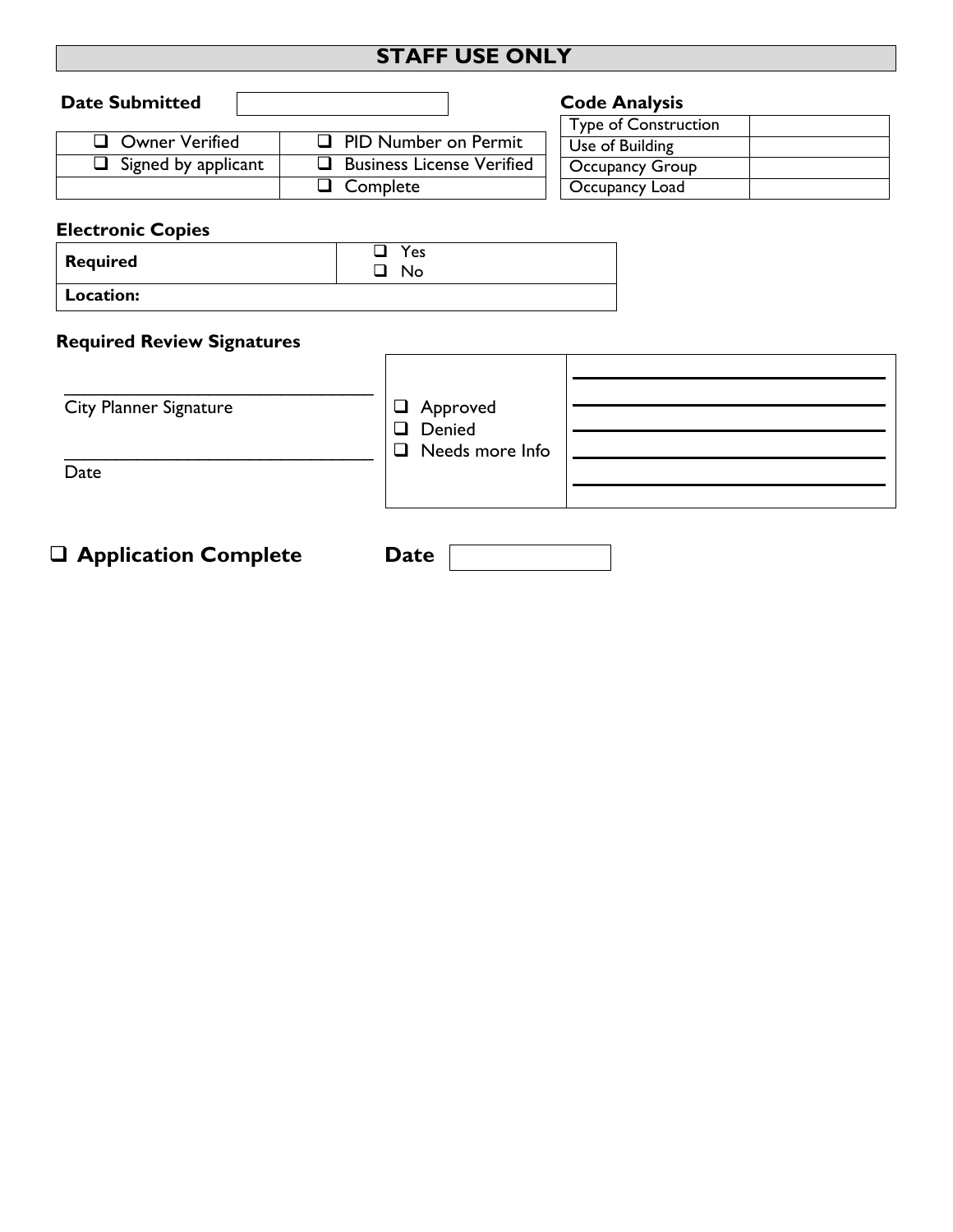# **PERMIT CHECKLIST**

This checklist does not contain all of the requirements of the Minnesota State Building Code or City of Becker Ordinances.

To facilitate your project and the permit process please make sure all components of the application are **completed** prior to submittal. Permitting time will depend on the complexity of the work and the completeness of the document submittals. Please allow up to **three weeks** for review and issuance of the permit. If you have questions or concerns regarding building code, Metro West (763-684-0383) will be happy to speak with you to answer questions.

*The following is a list of required documents due at the time of submittal. To avoid delay, carefully read all instructions and check each box as you complete, attaching each document. Your application is not deemed complete until all of the following items have been received!*

- *Electrical Permits (if required) are given by a state electrical inspector*
- *Building Permit Application*
- *Two (2) paper sets of building plans drawn to scale (see 1.1 for example)*
- *Electronic submission of all documents larger than 8.5"x11" to permits@ci.becker.mn.us.* o *The subject line of the email shall include the Property Address / PID # and Builder Name*
- *Other documentation and information requested by the City and reasonably necessary for adequate review and evaluation of the proposed activity for which the building permit is being requested.*
- ❖ Information on building permits is presumed public. If you believe information on your permit should be protected non-public, you must provide documentation to support this assertion.
- $\cdot \cdot$  Once the building permit application has been submitted, the applicant shall be responsible for 100% of the plan review fee. Plan Review fees are non-refundable.
- Refunds are only given for all other permit fees prior to any work being done on a project. No refunds will be issued once any work commences on a project and at no time after, in perpetuity, shall any refunds be issued. Refund requests must be submitted by the original applicant, in writing.
- $\cdot \cdot$  Reissuance of an Expired Permit will require 50% of the building permit fee (plus plan review fee, if changes have been made to the original plans).

| Please sign here certifying you have read the building permit |           |      |
|---------------------------------------------------------------|-----------|------|
| and attached all required documents                           | Signature | Date |
|                                                               |           |      |

**Submit completed building permit applications to: City of Becker, 12060 Sherburne Ave SE, Becker MN 55308 Contact the City of Becker with any questions at (763) 200-4239 Hours: Monday – Friday, 8:00AM – 4:30PM**